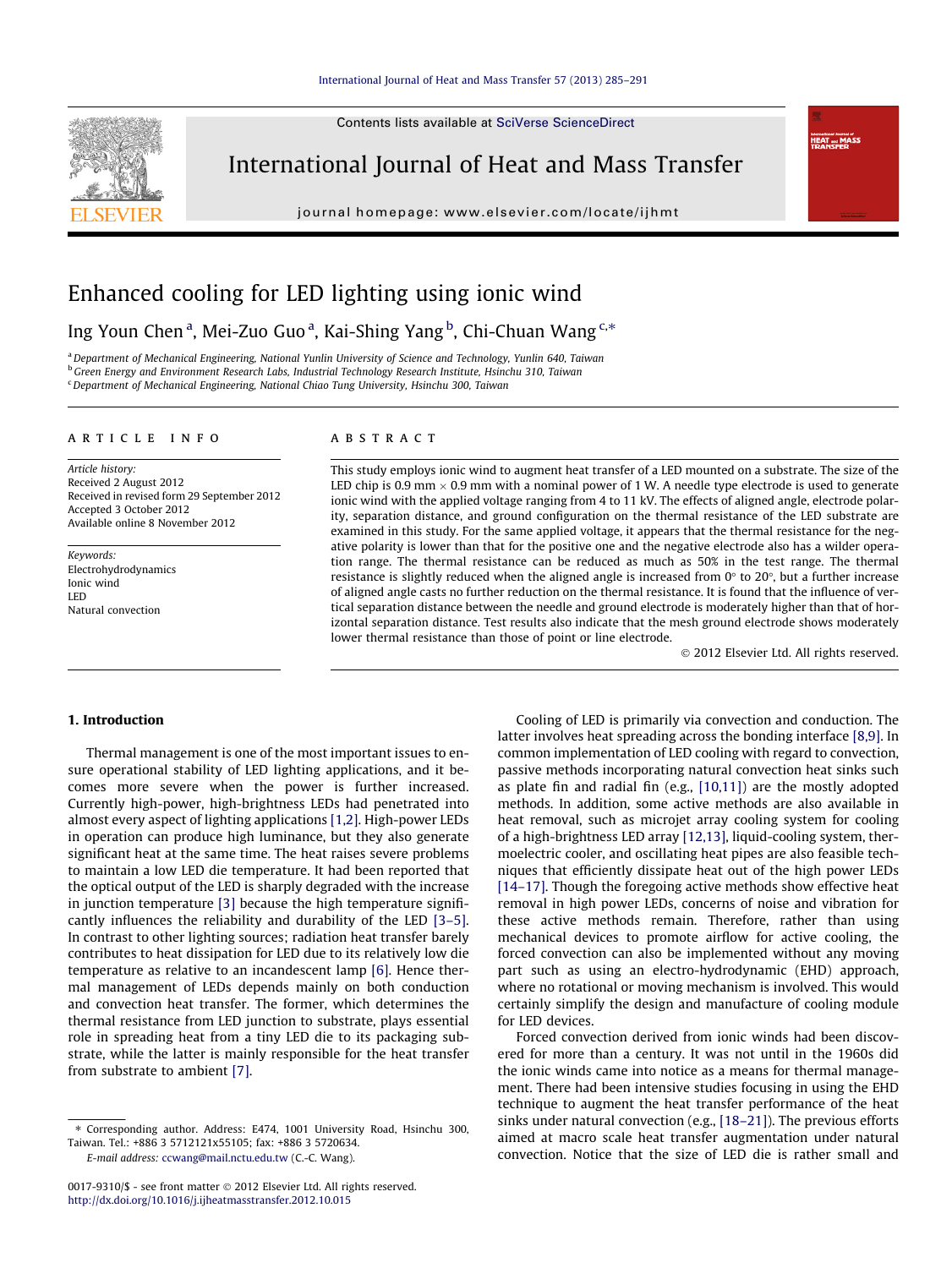| <b>Nomenclature</b> |                                                               |                |                                                              |
|---------------------|---------------------------------------------------------------|----------------|--------------------------------------------------------------|
| A                   | proportional constant for Townsend like relation for          | $Q_a$          | actual heat dissipation, W                                   |
|                     | positive polarity, A volt <sup>-2</sup>                       | Q,             | heat loss from the bakelit. W                                |
| $A^*$               | proportional constant for Townsend like relation for positive | R              | electrical resistance, $\Omega$                              |
|                     | polarity. A volt <sup><math>-2</math></sup>                   | $R_{th}$       | thermal resistance, $\degree$ C W <sup>-1</sup>              |
| $A^{-}$             | proportional constant for Townsend like relation              | R <sub>H</sub> | relative humidity, %                                         |
|                     | for negative polarity, A volt <sup>-2</sup>                   |                | temperature, °C                                              |
| Е                   | electric field, $V m^{-1}$                                    | $T_{ins.c1}$   | measured temperature at the top of the bakelite, $\degree$ C |
| H                   | height, mm                                                    | $T_{ins,c2}$   | measured temperature at the bottom of the bakelite, °C       |
|                     | corona current, µA                                            | $\Delta T$     | temperature difference between LED and ambient, °C           |
| h                   | height of the electrode (relative to substrate), mm           | V              | applied voltage, volt                                        |
| k                   | thermal conductivity, W m <sup>-1</sup> K <sup>-1</sup>       | $V_0$          | threshold voltage, volt                                      |
|                     | length, mm                                                    | dx             | distance between the measured temperatures on the            |
| P                   | power. W                                                      |                | bakelite. °C                                                 |
| Q                   | rate of heat transfer, W                                      | $\theta$       | aligned angle, °                                             |
|                     |                                                               |                |                                                              |

normally possess an extraordinary spreading resistance. In this regard, it would be beneficial to employ EHD near the LED die for effective lifting of the magnitude of the spreading resistance. Hence it is interesting to examine the influence of electrode arrangements, such as aligned angle, distance, and ground electrode configuration on the thermal resistance of the LED chip. The objective of this study is to clarify the effect of relevant parameters of such EHD system.

### 2. Experimental apparatus and data reduction

The experimental setup consisting of an environmental chamber, a LED die attached on a ceramic substrate, and a power supply system, as well as a data acquisition system, is schematically shown in Fig. 1a. In order to maintain a constant and uniform ambient temperature throughout the chamber without any fan during the experiment, an environmental chamber having a volume of 0.5 m







(c) Detailed dimension of the LED chip and location of the installed thermocouples.



(d) Point electrode used in this study.



(e) Dimensions of the point electrode.

Fig. 1. Schematic of the test facility, bakelite, and the point electrode.